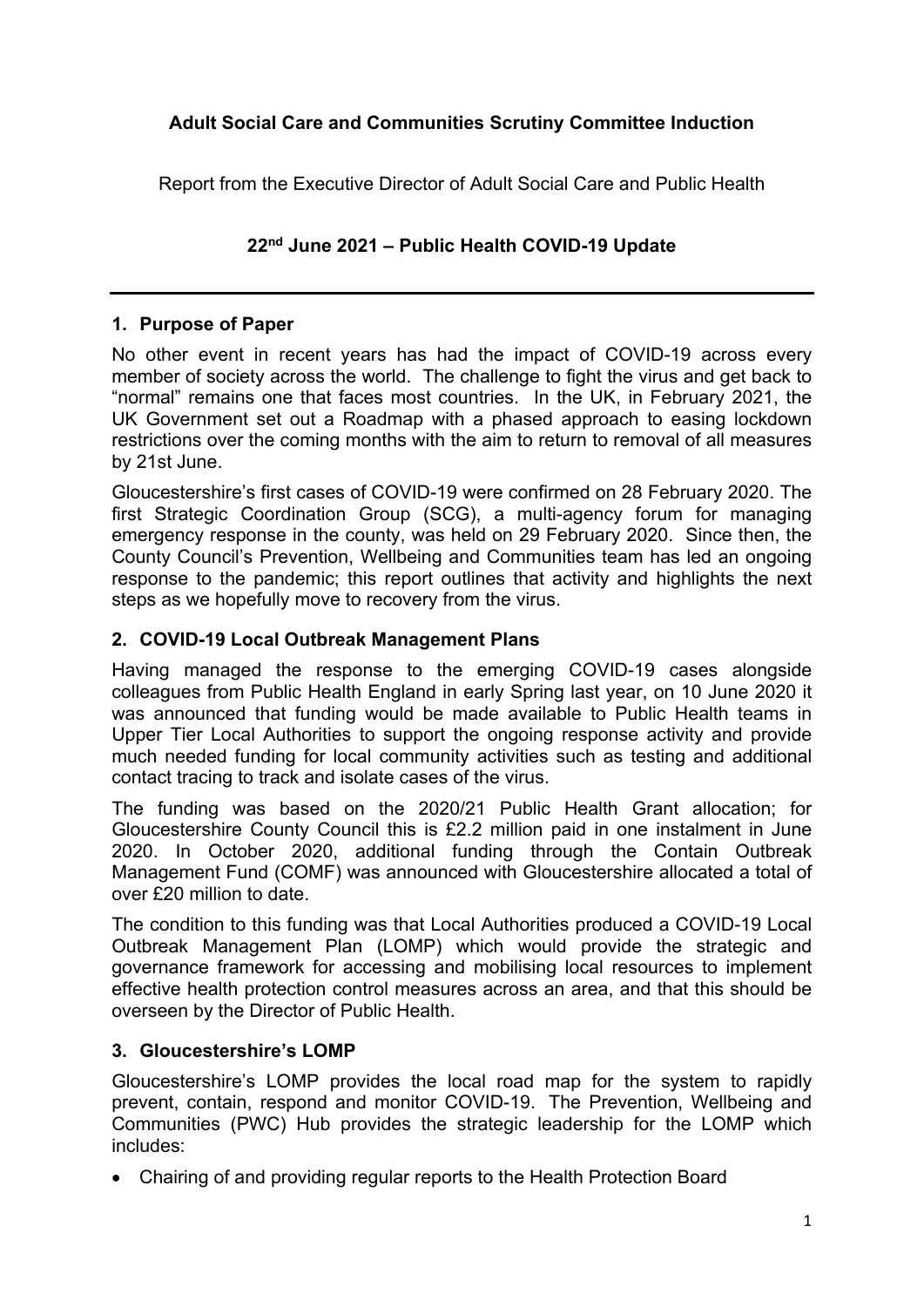- Chairing of and providing regular reports to the Tactical Response Group
- Lead role in the Tactical Enforcement Group
- Lead role in the Testing Coordination Cell and Community Testing Cell
- Lead role in the Community Resilience Cell
- Advisory role and initiating projects for the vaccination Equity Group

The overarching aim of the LOMP is to keep COVID-19 under control in Gloucestershire by:

- preventing the spread of COVID-19
- the early identification and proactive management of local outbreak
- co-ordination of capabilities across agencies and stakeholders
- assuring the public and stakeholders that this is being effectively delivered

#### **4. Prevent, Contain, Respond and Monitor**

#### **MONITOR**

Since the beginning of the pandemic, over 22,000 people in Gloucestershire have tested positive for COVID-19. At the peak of the first wave approximately 60 people were testing positive each day, however only those working in healthcare or admitted to hospital were being tested (termed pillar 1 testing) and therefore the true number of cases at this time is unknown.

During the second wave in winter 20/21 the numbers testing positive were significantly higher with improved access to testing. Local intelligence on infections, outbreaks and severe illness has been monitored daily throughout the pandemic and used to inform local preventative activity and to target testing and contact tracing resources.



We continue to closely monitor the trend and analyse information on cases and outbreaks across the county. Through identifying potential links (such as workplaces, schools or public venues) we are better able to prevent onwards chains of transmission in the community.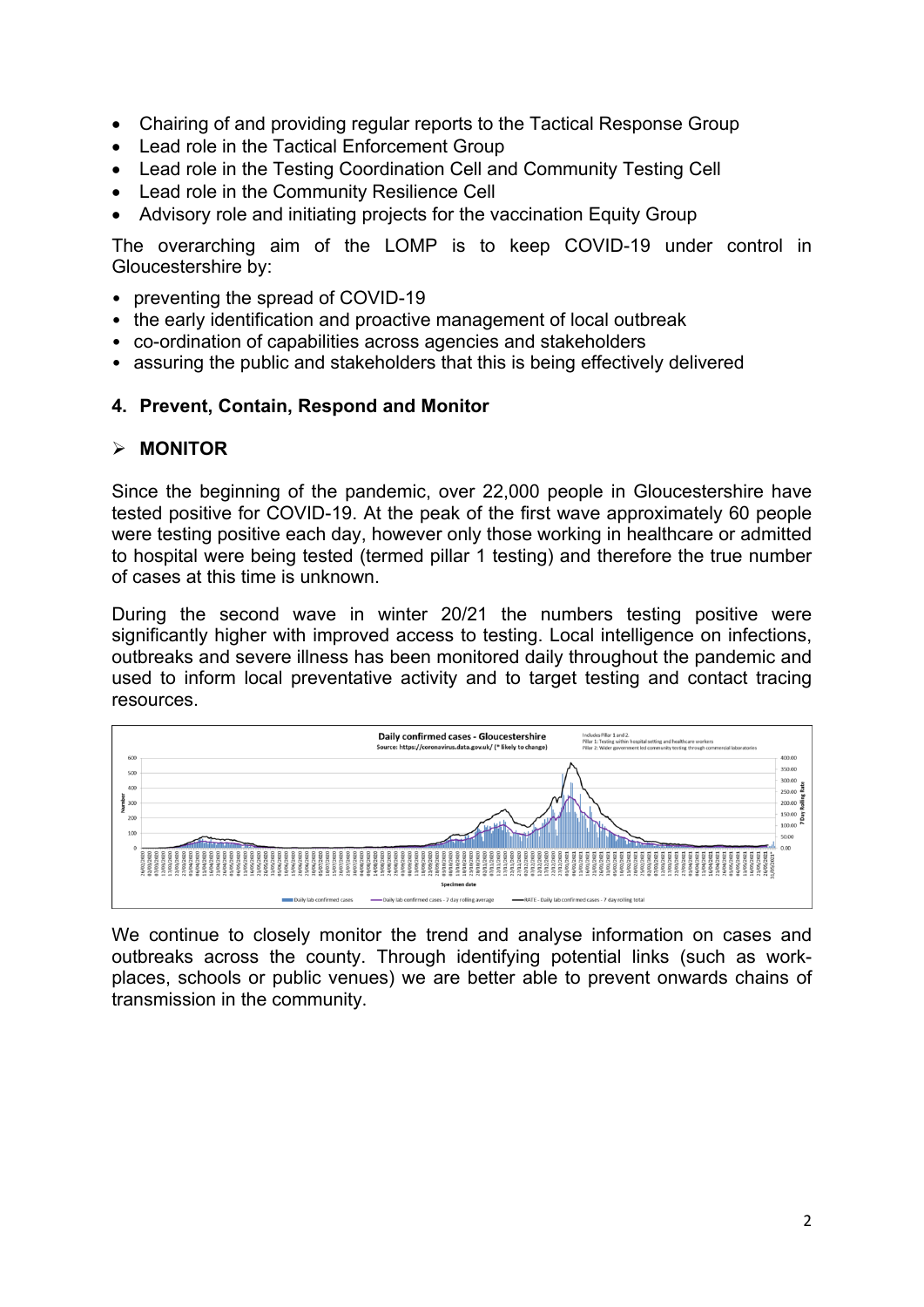

*Source: <https://coronavirus.data.gov.uk/details/interactive-map>*

To support our residents and partners in being able to access timely information on cases and the impact of COVID-19 in the county we maintain a publically accessible resource page, and this remains GCC's most frequently accessed webpage.

[https://www.gloucestershire.gov.uk/inform/health/latest-data-and-analysis-related-to-](https://www.gloucestershire.gov.uk/inform/health/latest-data-and-analysis-related-to-covid-19-in-gloucestershire/)[COVID-19-in-gloucestershire/](https://www.gloucestershire.gov.uk/inform/health/latest-data-and-analysis-related-to-covid-19-in-gloucestershire/)

## **Variants of Concern**

We do need to be aware that COVID-19 is a virus and all viruses can change over time, and SARS-CoV-2, the virus that causes COVID-19 disease, is no exception. Changes can build up in the genetic code of the virus, and these new viral variants can be passed from person to person. Most of the time the changes are so small that they have little impact on the virus. We sequence a proportion of all COVID-19 Tests in the UK to look for these genetic changes.

But every so often a virus mutates in a way that benefits it, for example allowing it to spread more quickly, and causes us to be concerned about changes in the way the virus might behave. In this case the variant may be considered a 'variant of concern' by the UK government. There have been four of "variants of concern" so far. The first emerged in Kent before Christmas (Alpha), spotted because cases were still rising under Tier 3 restrictions; it was making up about 80% of all UK infections until recently. This variant is more transmissible because it has a change to the "spike protein" (which helps it stick to cells to invade them) but the vaccine still works as well as predicted on it.

The Beta (South Africa) and Gamma (Brazil) variants have a mutation of a part of the genome called E484K – this is the bit of the cell that antibodies developed through vaccination will recognise and so there are concerns that our vaccines might not be as effective in stopping spread, illness and death. This is another reason why even if people are vaccinated, then they should keep following the rules.

The most recent Variant of Concern is the Delta variant (which originated in India) has now become the dominant strain in the UK. There is some evidence it may be more transmissible, but two doses of the vaccine does still appear to prevent serious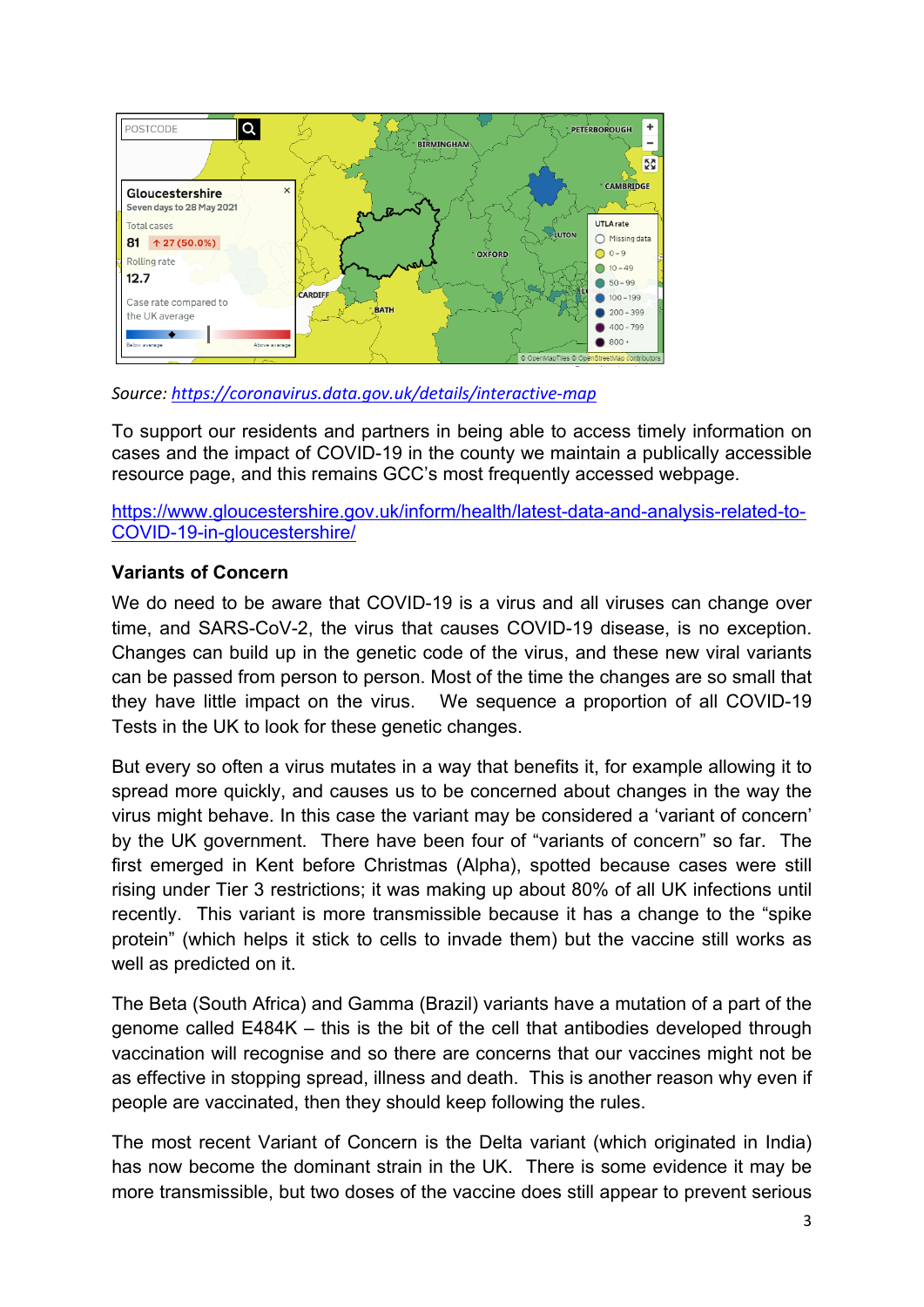disease. The good news is, the same measures work – hands, face and space, and isolating if you have symptoms. Locally we have plans for developing "surge testing" seen in other parts of the country which aim to find people with variant COVID-19 infection, trace their contacts and ensure they are self-isolating. This can be useful if there is significant spread of COVID-19 to help prevent further cases and the possibility of another variant occurring.

We are hopeful that more "holistic" vaccines will be developed in time that will recognise the whole virus, rather than just bits of the genome that then might mutate. This also means we have to plan for future vaccination programmes.

## **PREVENT**

## **General Guidance (Non-Pharmaceutical interventions)**

The COVID-19 preventive strategies that will help protect both individuals and others include:

- Following the rules of hands, face, space and ventilate
- If symptomatic, self-isolating and getting a test
- If asymptomatic, getting a regular, rapid COVID test
- Having a COVID-19 vaccine when invited to do so
- Letting in fresh air/ensuring ventilation of indoor spaces

Making changes to individual behaviours through physical and social distancing, use of face masks, hand hygiene and ensuring there is fresh air remain the most important steps everyone can take to prevent catching and spreading COVID-19. Everyone is encouraged to wash their hands with soap and water for at least 20 seconds, or use hand sanitiser, regularly throughout the day. They are asked to stay two metres apart from people outside their household or bubble. When social distancing is not possible, it is advised that people wear a face covering. This remains a requirement when visiting shops or supermarkets. As restrictions start to ease, there is still a recommendation that people should minimise the amount of time spent indoors with people they do not live with. Opening windows and doors remains the simplest way of improving ventilation for most people.

Whilst the national roadmap out of lockdown allows more freedoms, COVID is still present. Everyone is encouraged to continue to follow the guidelines so that COVID cases are kept under control.

The local LOMP programme focuses on ensuring that ongoing prevention measures are in place across the population, but specifically in high risk settings and communities. Settings that have the potential to be more vulnerable to the spread of COVID-19 include schools and universities. Settings with a population more vulnerable to the spread of COVID-19 include the care sector and homelessness. Settings with concentrated populations include workplaces and events. Prevention remains a key approach in all of these settings due to their increased level of risk.

## **Vaccinations**

The first aim for the NHS vaccination programme has been to reduce severe illness and death from COVID-19 by prioritising those who are most clinically vulnerable,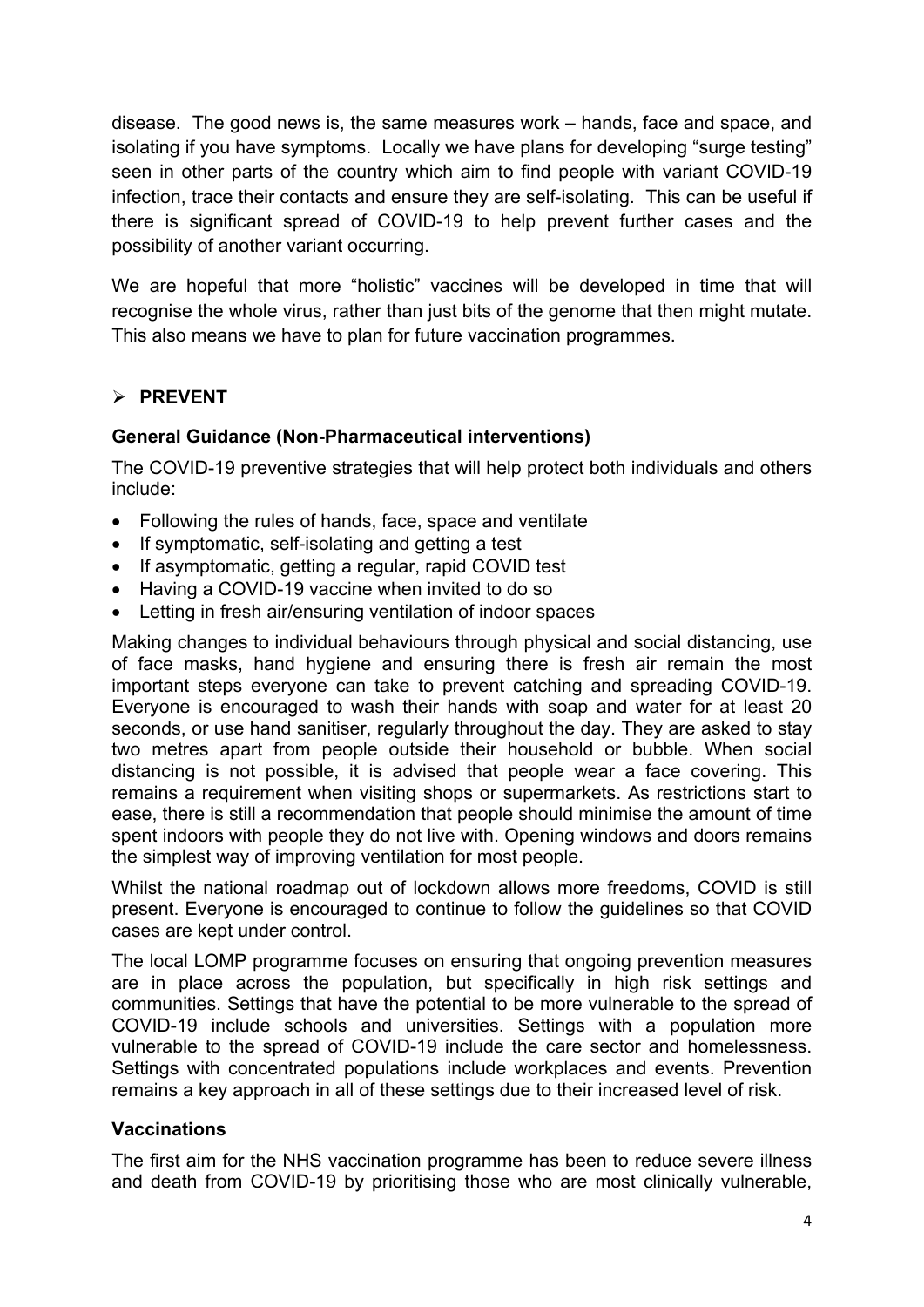either due to age, co-morbidities or other vulnerabilities, e.g. where they live. Under the governance of the Gloucestershire Vaccine Inequalities Group we have been monitoring uptake across the county to ensure that any inequalities in uptake are understood and solutions can be developed to address any barriers to uptake.

The COVID-19 vaccination programme has moved at an exceptional pace with 75% of adults in Gloucestershire having received their first dose of vaccine, with ambitions to ensure that everyone over 18 is offered their vaccine by the end of July.

We know that there are various influences on individual decision making and vaccine hesitancy. These include access and method of invitation and delivery of the vaccine, individual risk versus benefit decision making, trust in health and care services, as well as their own experiences of COVID-19. As a system the NHS Vaccination programme and its partners, including GCC, have been working closely with communities to understand barriers to uptake and increase accessibility to and confidence in the vaccine. Solutions have included; outreach to care homes and other settings such as hostels and homelessness accommodation, walk-in clinics in Primary care and home visits to those that are unable to travel. Further outreach in religious venues and other community sites is currently being scoped.

#### **Social care vaccinations**

A key priority has been to support social care staff with accessing COVID-19 vaccinations and to promote uptake in care homes and supported living settings. Experts on the social care working group of SAGE (a government advisory body) advise that 80% of staff and 90% of residents need to be vaccinated to provide a minimum level of protection against outbreaks of COVID-19. To date, 84.7% of staff in older adult care homes and 93.4% of residents have received their vaccine (England average 83.5% and 95.2%). In younger adult care homes, 81.4% of staff and 93.2% of residents have been vaccinated (England average 79.8%/91.4%).

While vaccination uptake rates are good across Gloucestershire, there are still a small number of care homes which do not have the required level of protection needed to significantly reduce the risk of an outbreak. Gloucestershire County Council and its partners continue to carry out targeted work with independent social care providers to encourage and promote the uptake of the COVID-19 vaccine.

## **Events: Current Guidance**

Step 3 of the Government's Roadmap out of lockdown, which commenced on 17th May, enabled both indoor and outdoor events to take place subject to meeting COVID-secure requirements including social distancing. This includes live performances, cinemas, funfairs and sport events. Attendance must be limited to the capacity of the venue allowing for the required level of social distancing (indoors rule of 6 or two households, outdoor groups of up to 30). There is a cap of 1,000 people or 50% of a venue's capacity, whichever is lower at indoor events, and 4,000 people or 50% of a site or venue's capacity, whichever is lower at outdoor events.

## **Local Event Management**

There is no requirement for event organisers to seek approval from local agencies to hold events, unless they are using land or facilities owned or managed by local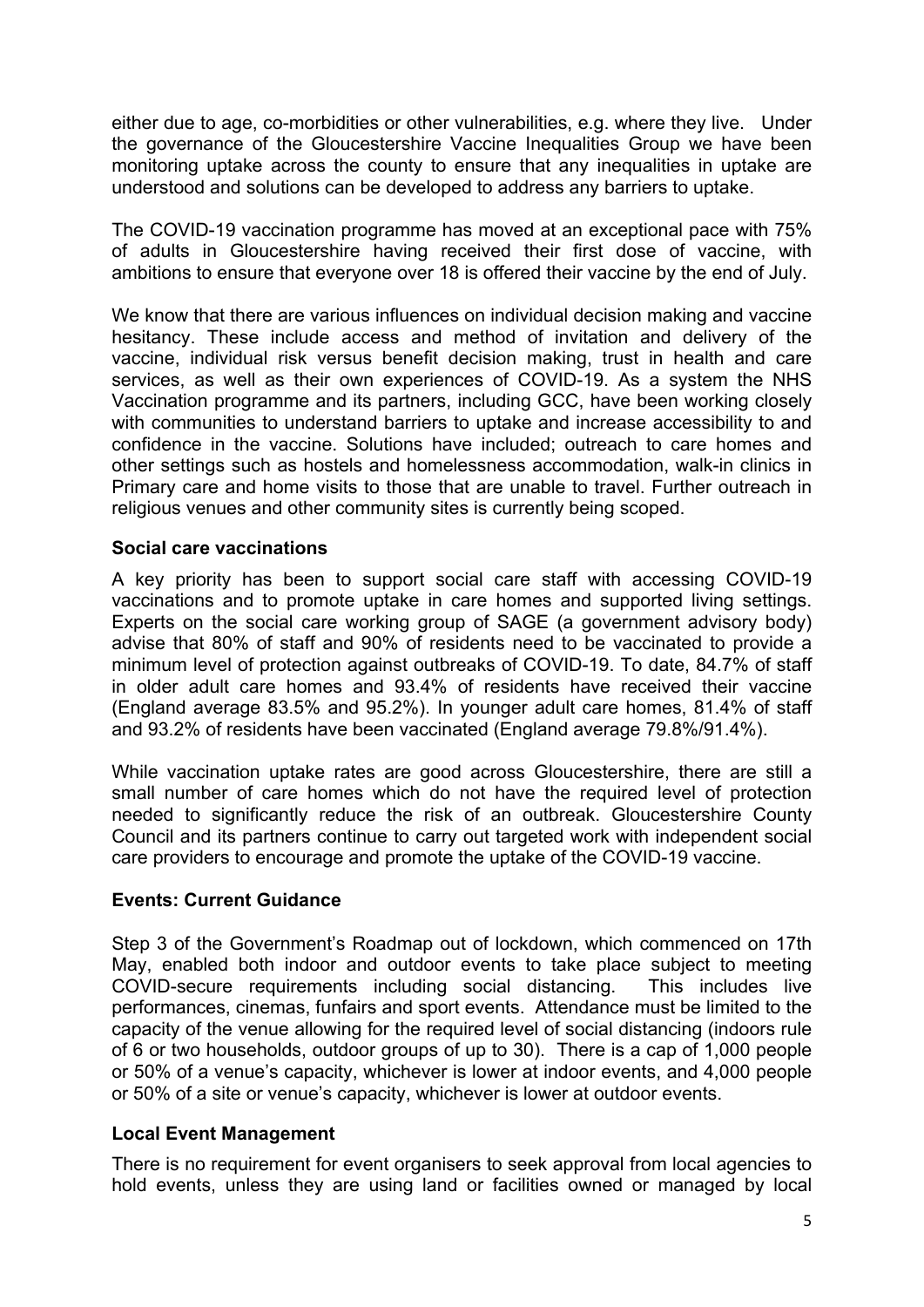agencies. However, for larger events District Councils convene Safety Advisory Groups (SAGs) which bring together key representatives such as environmental health, highways and police, to review event plans and risk assessments and advise on safety standards. During the pandemic District Authorities have worked more closely than ever with event organisers to review risk assessments and event plans to ensure they operate in line with covid security measures. This has included holding more frequent SAG meetings and asking event organisers to present plans.

In addition, a weekly Tactical Enforcement Group (TEG), chaired by Gloucestershire Constabulary, brings together key enforcement agencies and health and safety specialists to discuss upcoming events, share intelligence and coordinate any support required to maintain safety and reduce risk.

If there are concerns regarding an event, agencies have some enforcement powers available to them which have been recently introduced under, The Health [Protection](https://www.legislation.gov.uk/uksi/2021/364/contents/made) [\(Coronavirus,](https://www.legislation.gov.uk/uksi/2021/364/contents/made) Restrictions) (Steps) (England) Regulations 2021. These tools allow local authorities to take decisive action against premises that do not comply with COVID-secure rules. These enable enforcement officers to issue improvement and restriction notices to premises that are not meeting COVID-secure business obligations. In addition, agencies can use existing powers under the Health and Safety at Work etc. Act 1974 and Health and Safety (Enforcing Authority) Regulations 1989. Police also have powers to issue fines and to remove people preventing compliance with the Covid regulations.

#### **Events in Gloucestershire**

Overall in Gloucestershire we have found event organisers to engage well with district councils and partner agencies and we have many examples of events that have been run very successfully, such as cycling sportives and farmers markets. Many event organisers have decided to postpone or cancel events due to concerns over the risk of transmission or due to the viability either financially or difficulty sourcing suppliers.

If a planned event has raised concerns, agencies have worked together successfully to gather evidence and intelligence (for example obtaining footage using body cameras) and worked with event organisers using the 'Four E's' – to engage, explain and encourage before taking enforcement action. This has meant that we have only needed to issue one notice that we intended to serve a direction to prohibit an event. This was for the Stow Horse Fair in October when the risk of transmission was high, the Stow Horse Fair in May was able to go ahead with support from local agencies to mitigate risks.

## **Visitor Economy**

The Visitor Economy working group was established in March 2021 to look at additional control measures that could be introduced to enable safer tourism as national restrictions ease over the summer months. The group brings together representatives from district and county councils, police and the Local Economic Partnership.

The group has focussed on outdoor public areas where there are likely to be high visitor numbers but access is uncontrolled or there is limited control.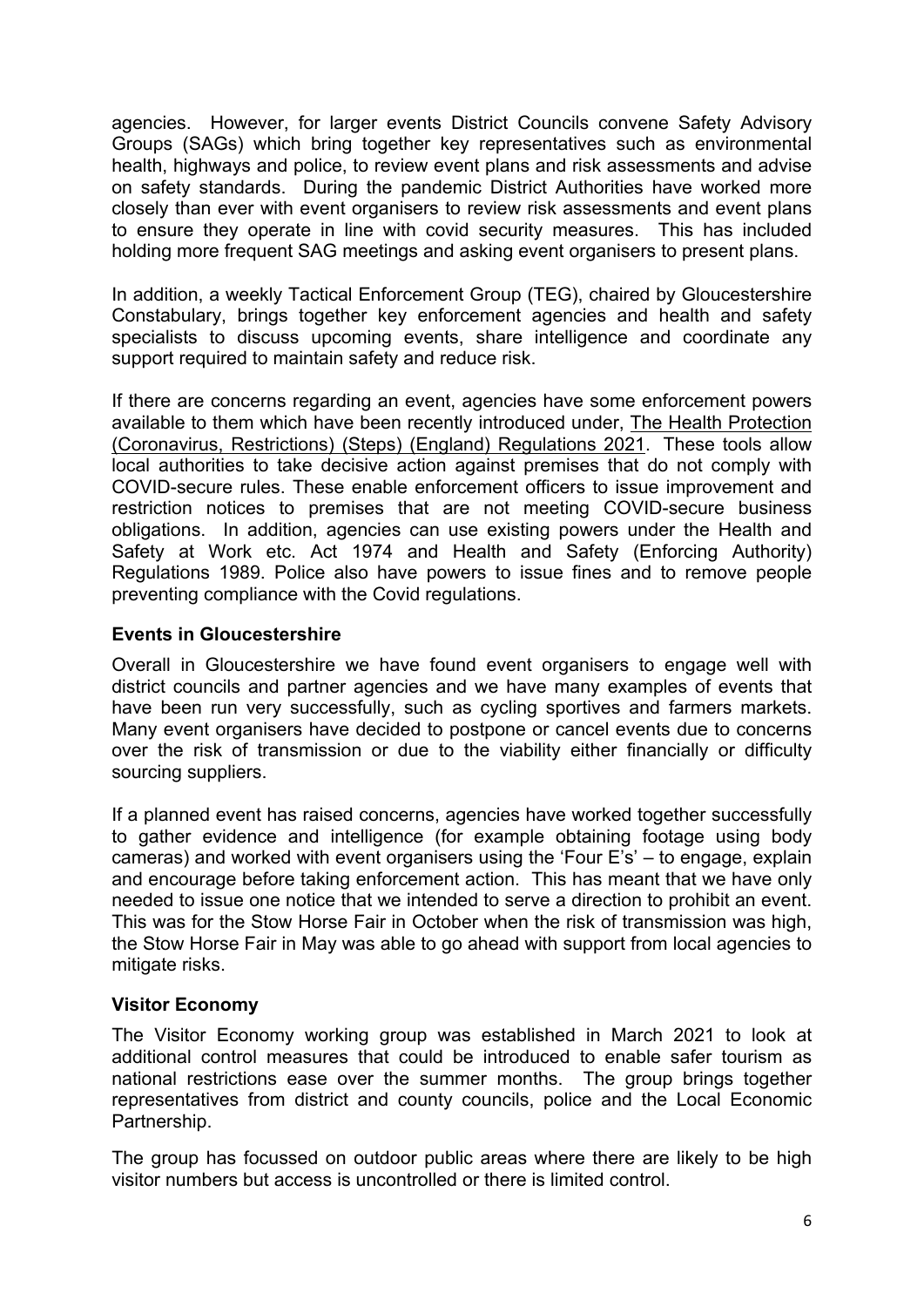The control measures being introduced aim to align to the stages of the roadmap. Although there is some uncertainty as to how far restrictions will be eased, it is anticipated that many measures will continue to be advised due to their role in preventing and controlling the spread of viral infections generally.

Each of the six districts in Gloucestershire has received £50,000 from the Contain Outbreak Management Fund to resource these measures, alongside separate funding allocated for communications. The group also benefitted from the input of a Behavioural Insights' specialist, who discussed scenarios and provided ideas and expertise on how to achieve the desired behaviour.

Some control measures were considered but discounted if the resource requirement, impact on revenue and other negative consequences were considered to be disproportionate to the relative benefit, for example closing or limiting car parking.

Each district is in the process of implementing the following:

- Additional bins, waste collection and/or street cleaning
- Additional public toilets ('porta-loos') and/or more frequent public toilet cleaning
- Working closely with management organisations and businesses on risk assessments and control measures
- Signage such as on arrival in car parks, window wraps which utilise empty shop fronts and have the added benefit of making them look more attractive
- Working with neighbourhood police teams to monitor and advise the public
- Utilising Community Protection Officers (aka Covid Marshals).

In addition, districts have come up with some innovative measures that respond to their local needs, examples of these, including the locations of concern identified in each district, have been summarised in the table below:

| <b>District</b>   | <b>Locations of concern</b>                                                                                                               | <b>Examples of control measures</b>                                                                                                                                                                                   |
|-------------------|-------------------------------------------------------------------------------------------------------------------------------------------|-----------------------------------------------------------------------------------------------------------------------------------------------------------------------------------------------------------------------|
| Stroud            | Town Centres (Stroud, Dursley<br>and Wotton-under-Edge)<br>Various Beauty Spots (e,g,<br>Common Land at Coaley<br>Peak, Rodborough)       | Employed a dedicated SDC visitor website<br>content manager<br>Film promoting less well-known areas to visit<br>and disperse visitors more                                                                            |
| Forest of<br>Dean | <b>Forestry England attractions</b><br>Lydney Harbour<br>Puzzlewood                                                                       | Eco-friendly signage<br>$\bullet$                                                                                                                                                                                     |
| Cotswold          | Cotswold Beach & Park<br>Cotswold Lakes<br>Bourton on the Water<br><b>Bibury</b><br>Tetbury<br>Lechlade on Thames<br>Moreton in the Marsh | Put covid safety information on visitor maps<br>٠<br>Messages on the safe and responsible disposal<br>of PPE<br>Visitor packs with hand sanitiser and face<br>masks<br>Supply starter sanitiser bottles to businesses |
| Gloucester        | The Quays<br>The Cross<br><b>Westgate Street</b>                                                                                          | Using billboards and bollard coverings for<br>$\bullet$<br>messages<br>Considering new handwash basin into indoor<br>$\bullet$<br>market                                                                              |
| Cheltenham        | Montpelier Gardens and<br><b>Imperial Gardens</b><br>Town centre                                                                          | Installing a mobile CCTV camera<br>$\bullet$<br>Promoting 'shop local' messages                                                                                                                                       |
| Tewksbury         | Three town centres $-$<br>Winchcombe (Sudeley Castle),<br><b>Bishops Cleeve and</b>                                                       | Supporting the local volunteer litter picking<br>movement by providing equipment and advice<br>Created a video showcasing examples of retail<br>$\bullet$                                                             |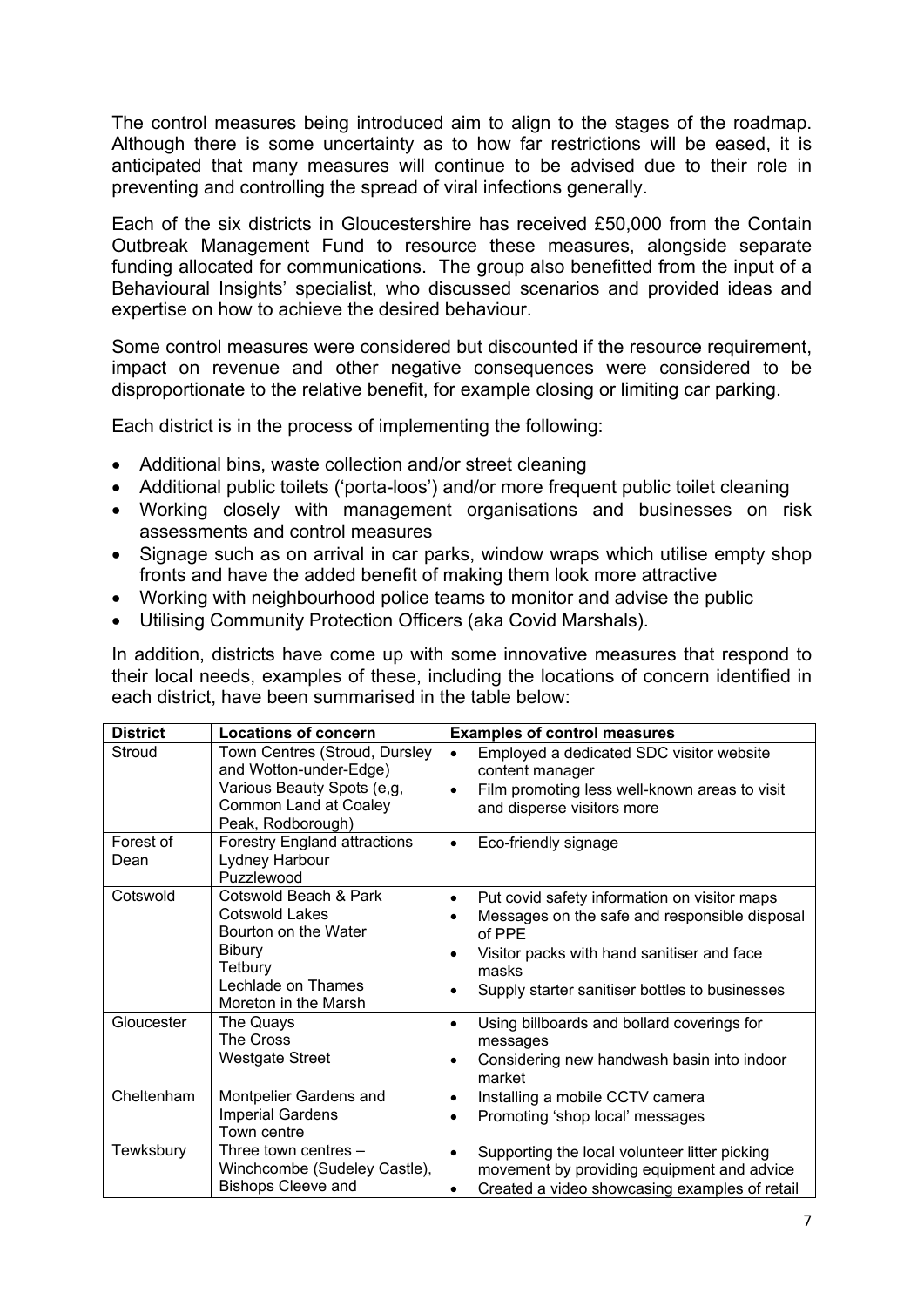| Tewksbury<br>Events such as village fetes | businesses operating effective control<br>measures<br>Monitoring spectator areas such as Cleve Hill<br>by Cheltenham Racecourse<br>Promoting 'shop local' messages. |
|-------------------------------------------|---------------------------------------------------------------------------------------------------------------------------------------------------------------------|
|-------------------------------------------|---------------------------------------------------------------------------------------------------------------------------------------------------------------------|

# **CONTAIN**

## **Testing**

Since the pandemic, there have been over 2,000,000 COVID-19 tests for people in Gloucestershire. This includes PCR tests and LFD tests.

PCR tests involve taking a sample of fluids from deep in the nose and throat. It is collected using a swab and so is sometimes called the "swab test". It is analysed on a machine which uses Reverse Transcription Polymerase Chain Reaction (RT-PCR) and so it may also be called the "PCR test" which looks for genetic material of the virus. This is the test which helps answer the question "do I currently have the virus?

Lateral Flow Device (LFD) tests are simple-to-use point of care solution for rapid COVID-19 testing. This enables the identification and isolation of more asymptomatic people who are at high risk of spreading COVID-19, while minimising disruption for those whose test is negative. It is a 20 to 30-minute test that detects antigens (surface proteins) from the SARS-CoV-2 virus through a throat and nose swab. The test kit can be stored at room temperature and be processed without the requirement for laboratory technology. Test subjects provide a sample by swabbing their nose and throat. The sample is then prepared and tested through a trained test site operator. The results are processed and results entered using a mobile app or online portal. Test subjects are notified of results by text and email. As follow-up, people with positive test results are instructed to self-isolate; local health protection teams and NHS Test and Trace are notified.

LFD testing in schools - On 18 December the Department for Education (DfE) and the Department for Health and Social Care (DHSC) published guidance on a programme of mass testing for secondary schools and further education settings in England. Whilst the approach has changed slightly since original publication, schools testing has equated to approximately 30% of all COVID-19 testing in Gloucestershire.

Whole Care Home testing - The national rollout of regular testing (retesting) for care homes in England was announced on 6 July 2021. The whole care home testing includes staff and residents. This equates to 23% of all testing in Gloucestershire.

Asymptomatic testing in the community - In December 2020, Gloucestershire County Council worked with the Royal Agricultural University, Cirencester College and Deer Park School to pilot the testing of asymptomatic students and staff using Lateral Flow Devices (LFDs). During the 16 days that the Cirencester site was operational, 1,665 tests were carried out, with just two positive cases found.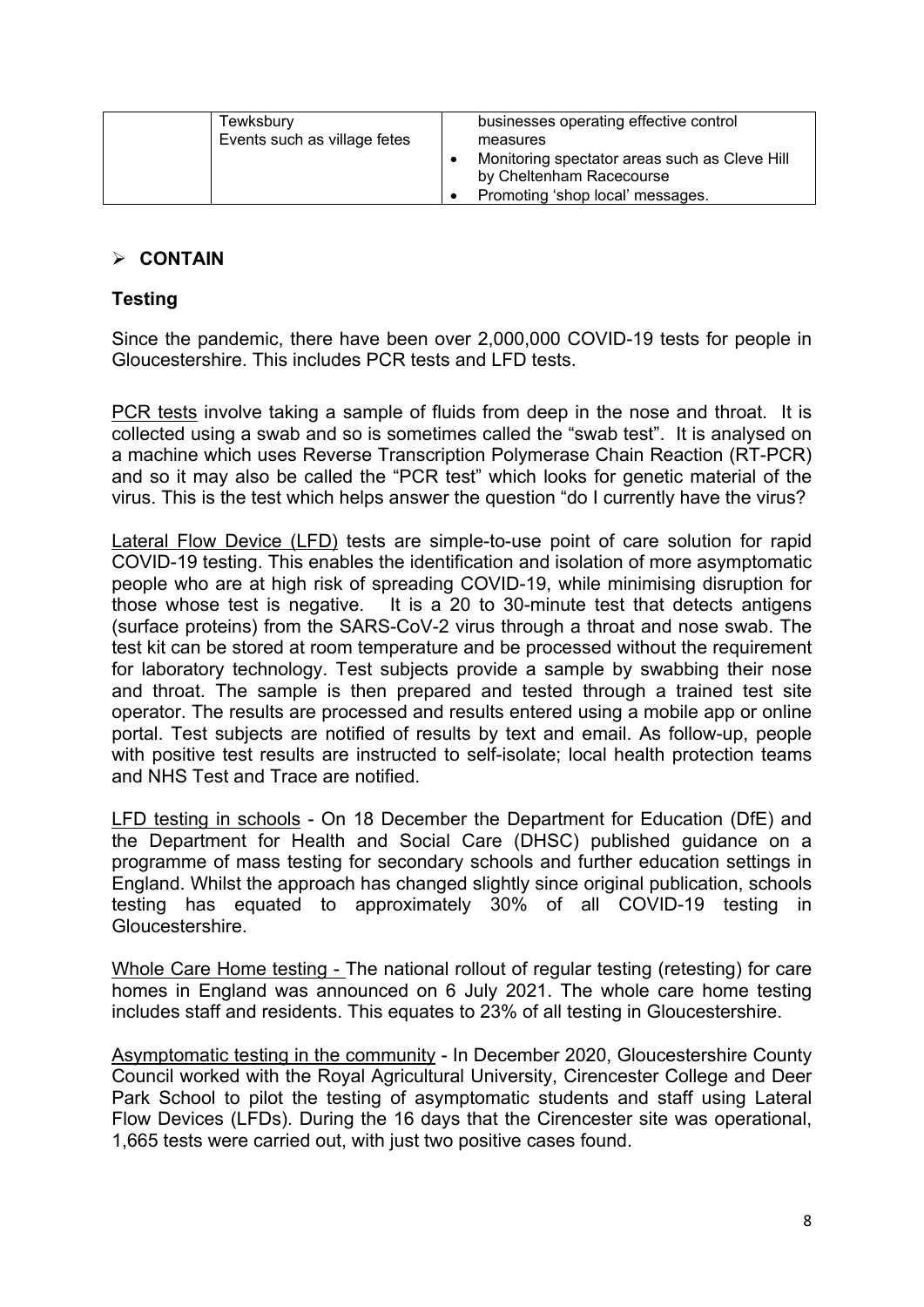Since 13 January 2021, GCC has been operating an LFD asymptomatic testing centre at the Friendship Café in Gloucester City. This was aimed initially at those who live within walking distance of the testing centre and specifically those who cannot reasonably work from home during the period of lockdown. Access was then widened to anyone living or working in Gloucestershire.

After the Friendship Café site was established, three further asymptomatic testing sites were opened in Cirencester, Tewkesbury and Cinderford. The four sites have processed over 12,500 tests in total, with 38 positive cases found and potential onward transmission by asymptomatic people prevented.

Pharmacies - In May 2021, GCC commissioned pharmacies to offer assisted processing of LFD tests. Participating pharmacies offer the same service as the asymptomatic testing centres but are much more accessible across the whole of Gloucestershire and more cost effective. At the time of writing, 58 Gloucestershire pharmacies have signed service specifications and are in the process of registering and training to begin testing. As these come on line in early June, the four asymptomatic testing centres have been stepping down their activity so that the venues can begin to return to business as usual, serving their local communities and testing becomes part of our daily routine, available from our local pharmacy.

Community Collect - In April 2021, LFD home testing kits were made more widely available to the general public. Sites were established where people could collect these home testing kits under this community collect model. Each of the four asymptomatic testing sites have been offering home testing kits since the beginning of April. Later, GCC and each of the District Councils offered community collect for their staff and the community testing team began outreach activity at supermarkets, high streets and outdoor events. Through this model, over 14,500 boxes of 7 test kits have been distributed (as of 2<sup>nd</sup> June). A nationally procured pharmacy community collect model was also established in April 2021. 107 pharmacies in Gloucester offer LFD home testing kits through this model.

From June onwards, the community testing team will be increasing their outreach activity, providing advice, guidance and home test kits out and about each day. Test kits will also be available from Gloucestershire Libraries and in settings that support vulnerable people, such as supported housing or substance misuse settings.

## **Contact Tracing**

Contact Tracing is well established in Gloucestershire. The existing model is currently being developed into a locally focused programme which allows for quick, effective action and encourages increased adherence to self-isolation by both cases and contacts of cases.

The local programme of contact tracing identifies people who have been in close contact with someone who has tested positive for COVID-19. To contain the spread of COVID-19, it is essential that both those testing positive and their close contacts do not interact with others. They are asked to self-isolate for 10 days, even if they have no symptoms, to prevent the chance of further spread of the virus.

Currently, the majority of people testing positive in Gloucestershire are contacted by NHS Test and Trace contact tracers soon after their test result is available. Hard to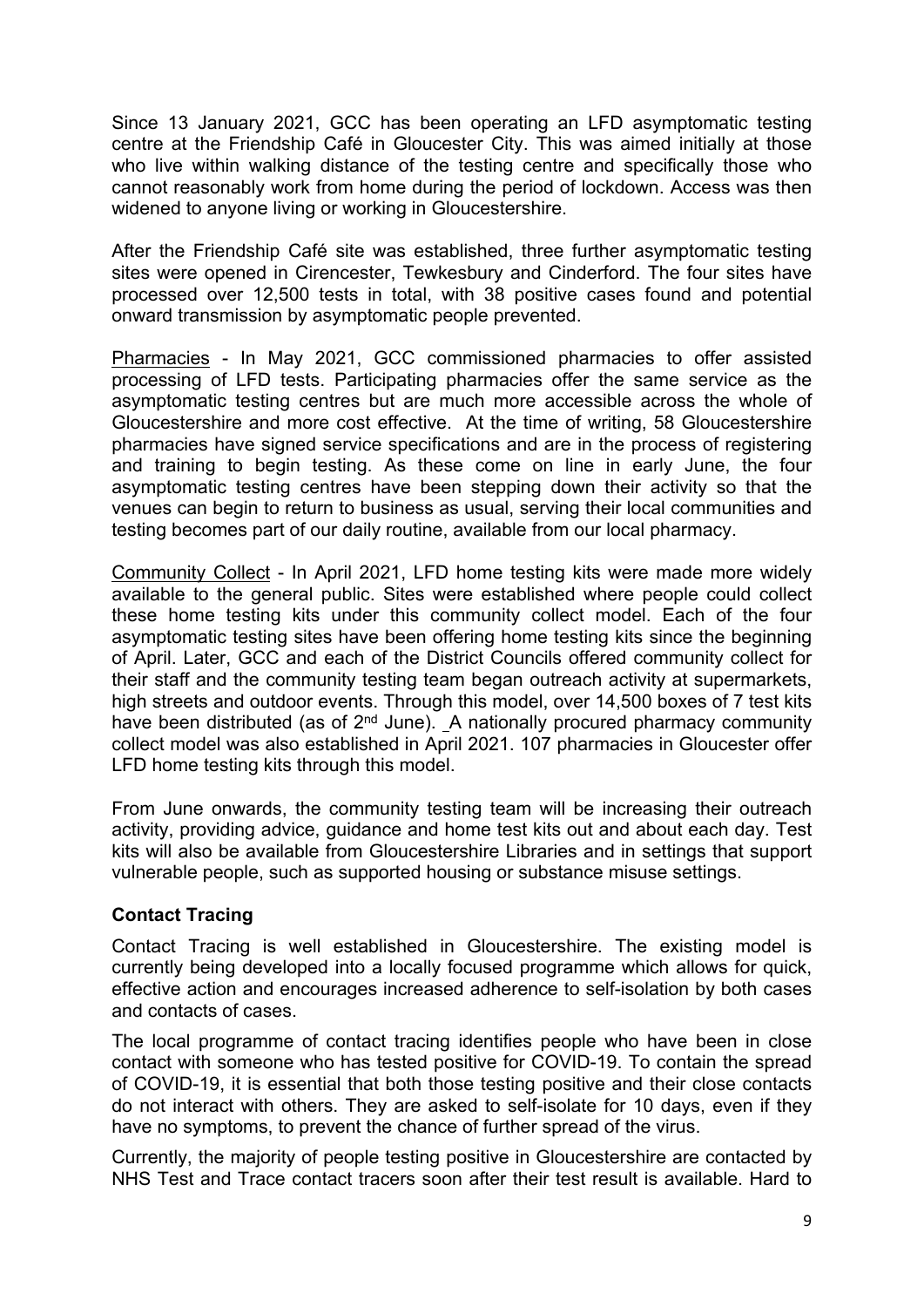reach cases are followed up by local contact tracers based in GCC's Contact Centre and the COVID-19 Hub. If there continue to be difficulties with contacting the cases, the contact tracer will refer the case details onto a member of GFRS who will attempt to contact the individual by visiting them at home.

The demands on the local contact tracing service has fluctuated:

| • Contact tracing calls | - 41 daily in January |
|-------------------------|-----------------------|
|                         | - 1 or 2 daily in May |

- 
- Call length  $\bullet$  approximately  $\frac{1}{2}$  1 hour
- Requests for visits from GFRS- 128 per week in January
	- 1 or 2 per week in May
- Success almost 100% of cases complete contract tracing - national team reaching approx.. 80% of cases
	- local team picking up 20% of cases

However, there is now an opportunity to design a comprehensive and effective contact tracing programme which includes support and guidance for everyone testing positive across Gloucestershire, as well as ensuring that both cases and contacts isolate as instructed. This new programme will combine a local contact tracing model with a self-isolation service. It will encompass local, quick contact tracing alongside wraparound support for effective self-isolation, offering flexibility to provide enhanced surveillance of VOCs and support for surge testing.

The local Gloucestershire model will be carried out at a countywide level by the GCC COVID-19 Hub and at a district level by a new district level COVID workforce. The new COVID Response Officers will have a flexible role that will focus on contact tracing, but also include supporting people to self-isolate through home visits, welfare checks, signposting and referrals; carrying out enhanced surveillance questionnaires for VOC/VUI contact tracing; assisting in the local testing offer; providing capacity for delivering the surge plan where necessary; and supporting the districts' COVID Compliance Officers/COVID Recovery Assistants.

The officers are currently being employed an will be in post in June/July. A new national Integrated Tracing System (ITS) for contact tracing is due to be launched on 21st July, by which time it is planned that the team of COVID Response Officers will be trained and ready to take on their contact tracing role alongside their other COVID responsibilities with the districts.

# **RESPOND**

## **The COVID-19 Hub**

This team was established in order to respond to incidents, clusters and outbreaks across the county. This involved recruiting a team of 10 staff and designing new systems in order to monitor and record situations locally. The Hub is supported by the Consultants in Public Health and is staffed 7 days a week from 8am – 6 pm.

The core role and function of the COVID-19 Hub is to take the public health lead in COVID-19 local outbreak management. The Hub responds to incidents, clusters and outbreaks of C19 in order to contain transmission in the Gloucestershire population, by working with settings and partner agencies. Roles within the Hub focus on recording, responding and supporting high-risk settings when a confirmed case is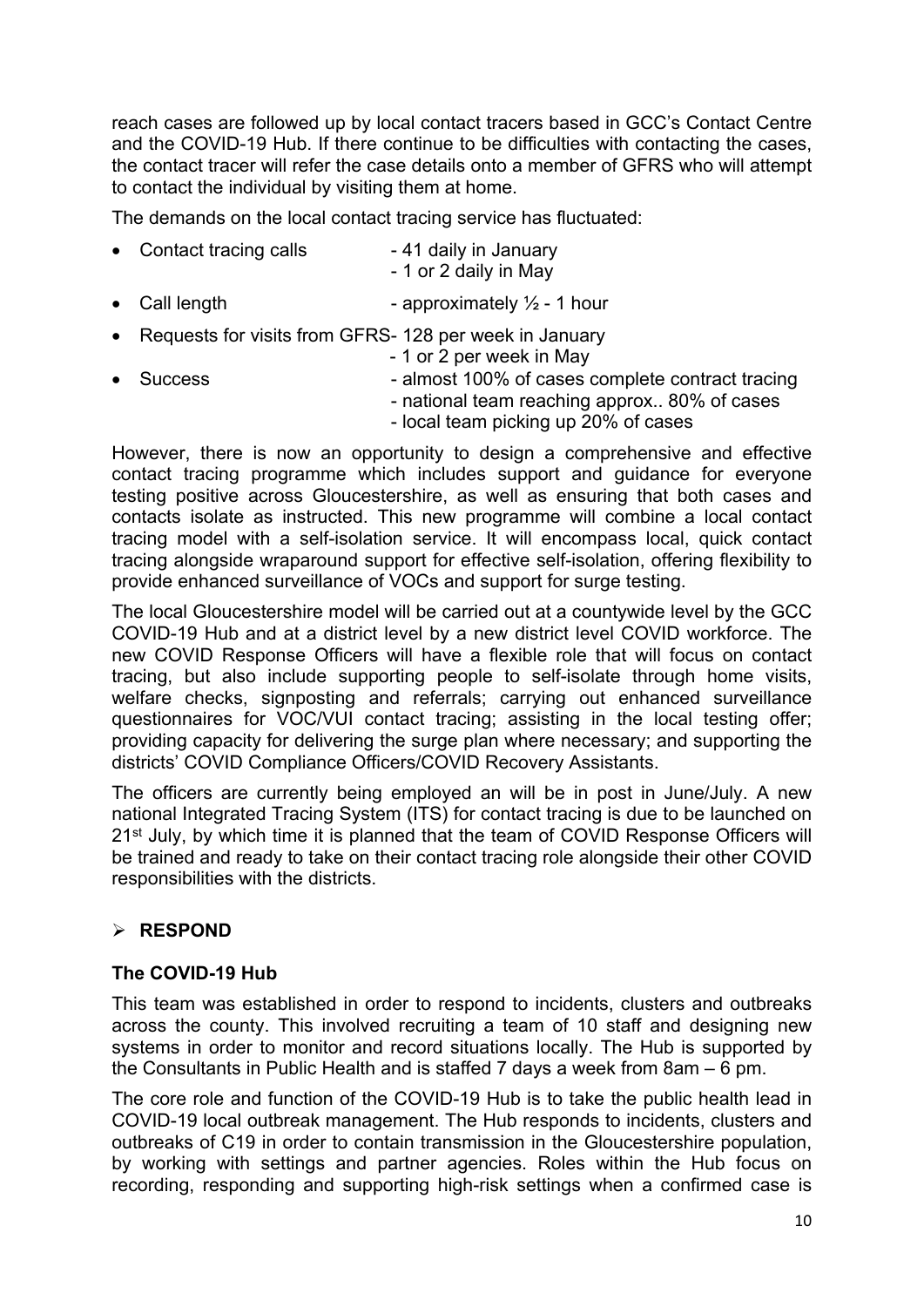identified. This includes regular communication with partners such as Public Health England, CCG colleagues and district councils in addition to regularly reviewing operating procedures and updates to policy, legislation and national guidance.

In addition to the community-acquired cases, which do not require in-depth involvement from the COVID-19 Hub, the Hub has dealt with a total of 1,413 outbreaks or incidents of COVID-19 in the last 16 months, affecting 7,454 people directly (not including close contacts). These totals are composed of outbreaks across various settings including the following:

- Adult Social Care (including care homes, day centres and domiciliary care) 542 outbreaks affecting 3,395 people
- Education/Early Years 504 outbreaks affecting 2,203 people
- Workplaces 158 outbreaks affecting 570 people

#### **COVID Emergency Accommodation**

Whilst numbers of rough sleepers have fluctuated during the pandemic, we have sustained a significant reduction in numbers pre-Covid. This is a result of having 'brought people in', sustained engagement during Covid and successfully moved them into longer term accommodation. At the end of May, 5 individuals remained in emergency accommodation under legacy Community Emergency Accommodation Placements (CEAP) placements

During the pandemic over 300 successful planned moves have taken place from emergency accommodation into the wider pathway of housing (and support) services. To date, the highest number of planned moves were to Accommodation Based Support Services; followed by private rented accommodation; social housing; accommodation with enhanced housing management services and accommodation funded by the Next Steps Accommodation Programme (NSAP) (the latter two being more recent additions to the pathway).

We continue to work in partnership with to create bespoke solutions for the remaining core group of very entrenched repeat rough sleepers, with complex need and multiple/entrenched trauma: drawing together senior commissioners from Mental Health; Drugs & Alcohol and Housing services to look at specific needs for this group.

The new NSAP properties and enhanced housing support services brought on stream during the pandemic will provide the county with greater options targeted specifically at supporting and accommodating rough sleepers into the longer-term. Through Summer/Autumn 2021, we will have an opportunity to review our assertive outreach service and needs from MHCLG's Rough Sleeping Initiative funding to build services which learn from our experience during the pandemic and adapt to the greater understanding of our needs developed in this period.

#### **Mental Health and What We Commissioned**

Throughout the pandemic, the Council has been working with system partners to respond to the impact on people's mental health and wellbeing. A multi-agency Mental Health and Wellbeing 'cell' was set up in April 2020 to help co-ordinate our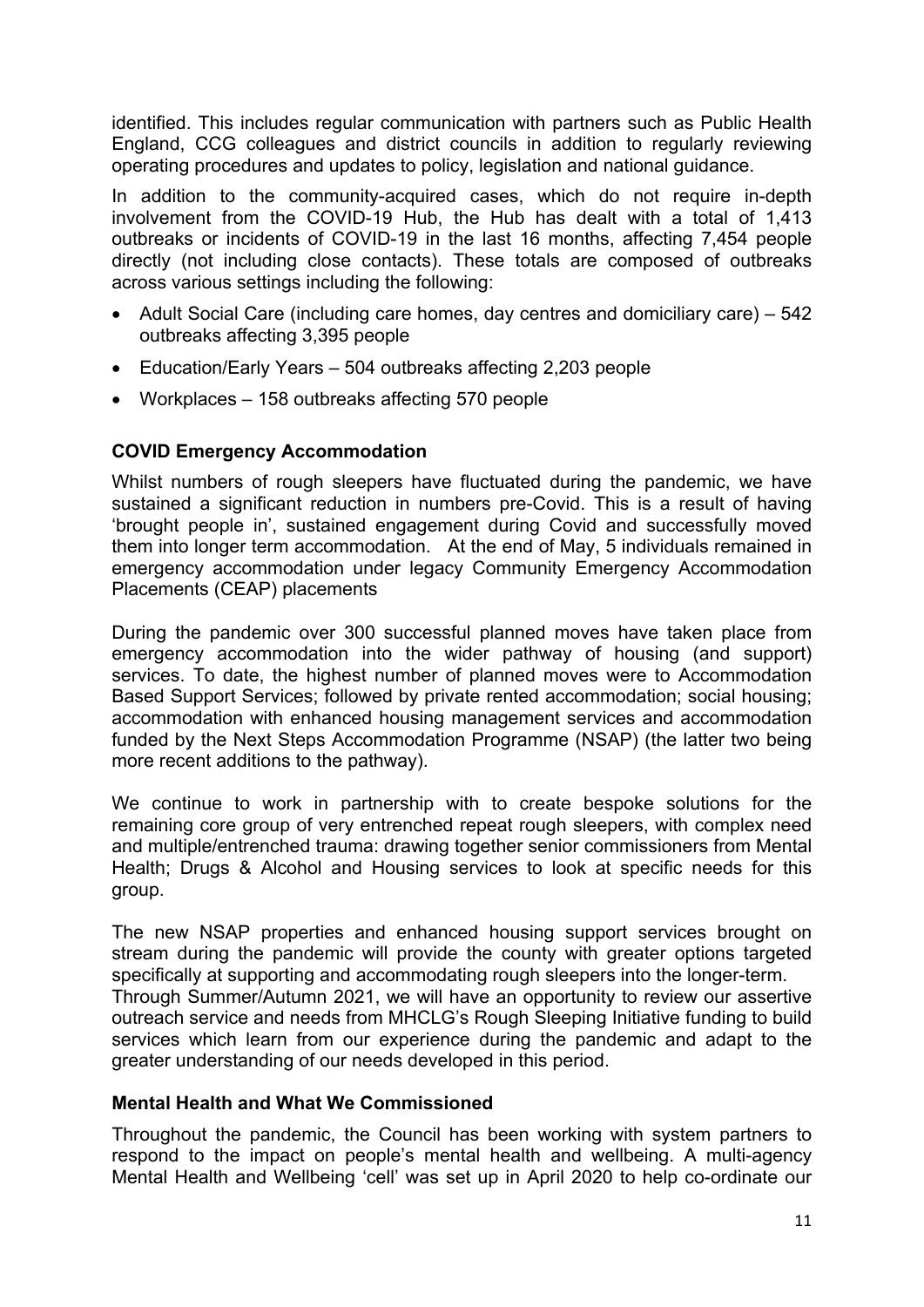local response. The 'cell' oversees a number of work-streams, including workforce wellbeing and targeted communications (under the 'Be Well Gloucestershire' campaign).

The Council has also commissioned a number of additional mental health services to extend the range of options available to people needing support. The new services, which will remain in place until early 2022 include an anonymous open access helpline for children and young people, free online counselling for 11-18 year olds and over 18s, and 1:1 counselling for adults whose mental health has been more severely impacted by the pandemic.

The cell is continuing to meet on a regular basis to share intelligence, monitor need and demand, and plan what support will be needed into the recovery phase, with a particular focus on those groups likely to be at highest risk of poor mental health.

#### **COVID-19 Community Engagement and Community Champions**

Community participation is crucial in a pandemic; the purpose of our programme is to engage the local community to assist in the prevention of the spread of coronavirus (Covid19).

With rising cases of COVID-19 in Gloucester City in autumn 2020, particularly within the Barton and Tredworth areas, colleagues from Gloucestershire County Council and Gloucester City Council formed a working group which aimed to curb the spread of the Coronavirus infection.

Alongside the above, a COVID-19 Community Champion programme was initiated by Gloucestershire County Council and early recruitment into the programme focused on membership from residents of the Barton and Tredworth area.

There are currently over 150 Covid19 Community Champions on the mailing list and the Champions have worked collaboratively with Gloucestershire County Council and key partners by providing intelligence from their communities and also disseminating key information to their communities; contributing to preventing the spread of Covid19 in their communities.

Our Programme aims to:

- Listen and understand community perspectives and barriers to adhering to guidance
- Identify and address Covid19 related rumours and misinformation
- Provide reliable health information, aimed at preventing and containing Covid19 in Gloucestershire communities (avoiding a one size fits all approach)
- Disseminate Key Covid19 messages within communities
- Work with other parts of the Prevent and Contain Strategy including Covid Protection Officers, the Covid Hub and District Council partners to reduce confusion for the public and duplication
- Strengthen trust between communities and public sector services

What we did:

 Wrote to residents of the Barton and Tredworth area of Gloucester, including a booklet which had the letter translated into 8 languages (Arabic, Czech, Farsi, Gujarati, Hindi, Polish, Sylheti, Urdu, Polish) widely spoken within the community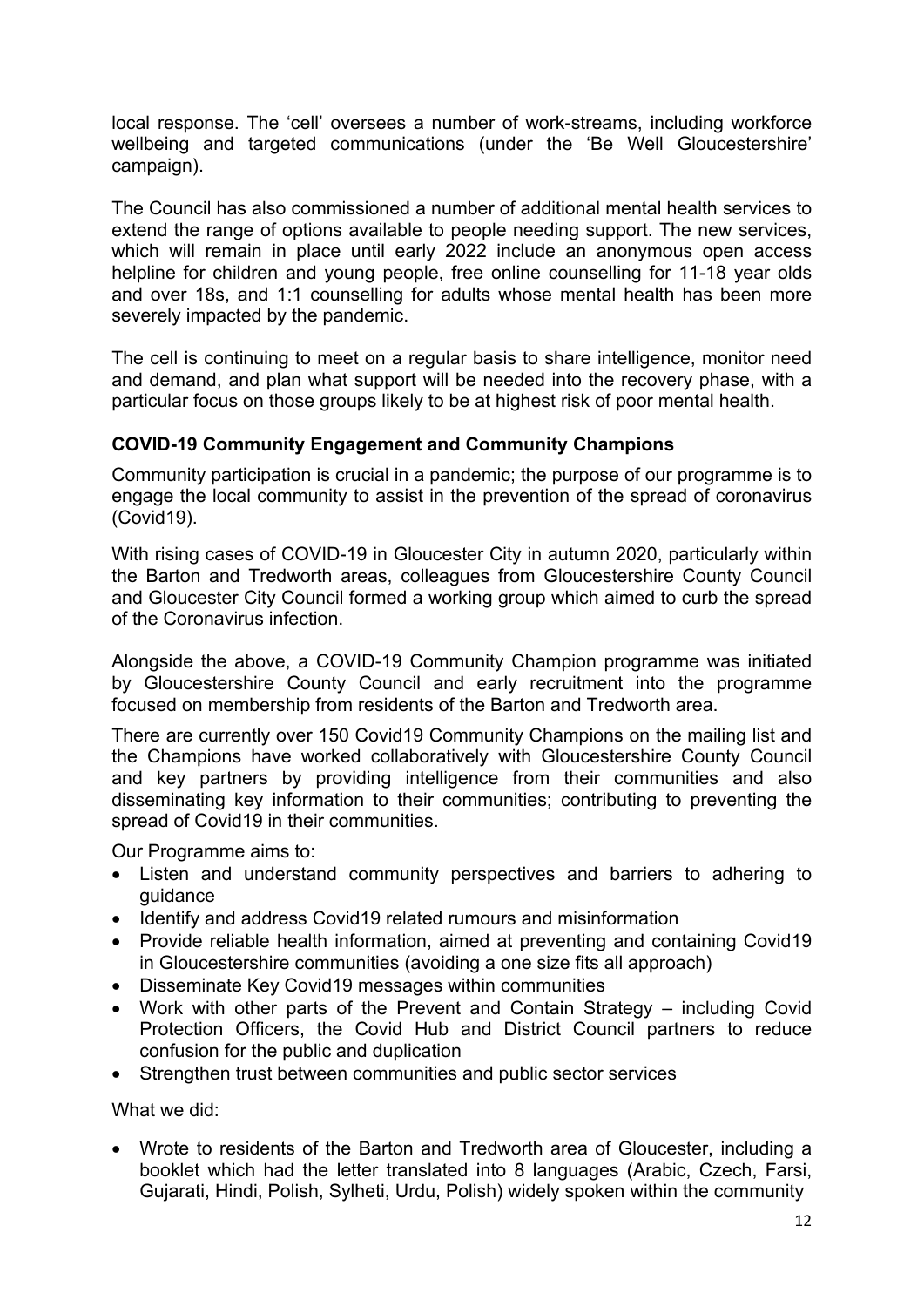- Prepared audio recordings in other languages widely spoken in the area; messages were circulated via relevant WhatsApp groups and also via audio transmitters into homes for those who belong to the Muslim community
- Provision of posters/leaflets in English and relevant other languages to local shops re: community testing, social distances, hands face space
- Prepared appropriate information for the Muslim Community via the Mosques
	- o Explaining the implications of the restrictions and what they mean on a practical level for the community
	- o Encouraging uptake of vaccination and reiterating guidelines in the approach to Ramadan
	- o Provision of posters/leaflets in English and relevant other languages to local shops re: community testing, social distances, hands face space
- Created a dedicated resource for BAME communities: [https://www.gloucestershire.gov.uk/COVID-19-information-and](https://www.gloucestershire.gov.uk/covid-19-information-and-advice/information-and-resources-for-bame-communities/)[advice/information-and-resources-for-bame-communities/](https://www.gloucestershire.gov.uk/covid-19-information-and-advice/information-and-resources-for-bame-communities/)
- Hosted Covid19 Webinars specifically for:
	- o Residents of the Matson, Robinswood and Whitehead areas of Gloucester
	- o Polish community
	- o Other webinars included the following topics:
		- Covid and the BAME population
		- Community testing
		- **Long Covid**
- Contribution to communications via locally used outlets
	- o Articles for the Friendship Cafe: Covid19 vaccinations Myths and Facts/
	- o Attendance at the BAME Carers meeting (Carers Hub) raising awareness of community testing facility in Friendship Café and encouraging community testing

#### **5. Impact and Recovery: Taking Action to Mitigate the Long-term Impacts of COVID-19 on Health Inequalities**

COVID-19 has exposed and amplified the health inequalities that already existed in the country. It has presented a new imperative for effective action to reduce health inequalities – and an opportunity to 'build back fairer'<sup>1</sup> .

Whilst Gloucestershire Health and Wellbeing Board (GHWB), the ICS Board and member organisations are already taking forward multiple programmes of work to address health inequalities there is a need to refocus these efforts in the light of Covid recovery and learning from the pandemic and ensure we can use this opportunity to create a coherent 'whole system' approach to deliver long- term sustainable change.

To this end Gloucestershire Health and Wellbeing and ICS Boards have agreed to convene a countywide Health Inequalities Panel to coordinate the developing health inequalities agenda (first meeting to be held in June). In addition, Covid Outbreak Management Funding (COMF) has been secured for two dedicated health